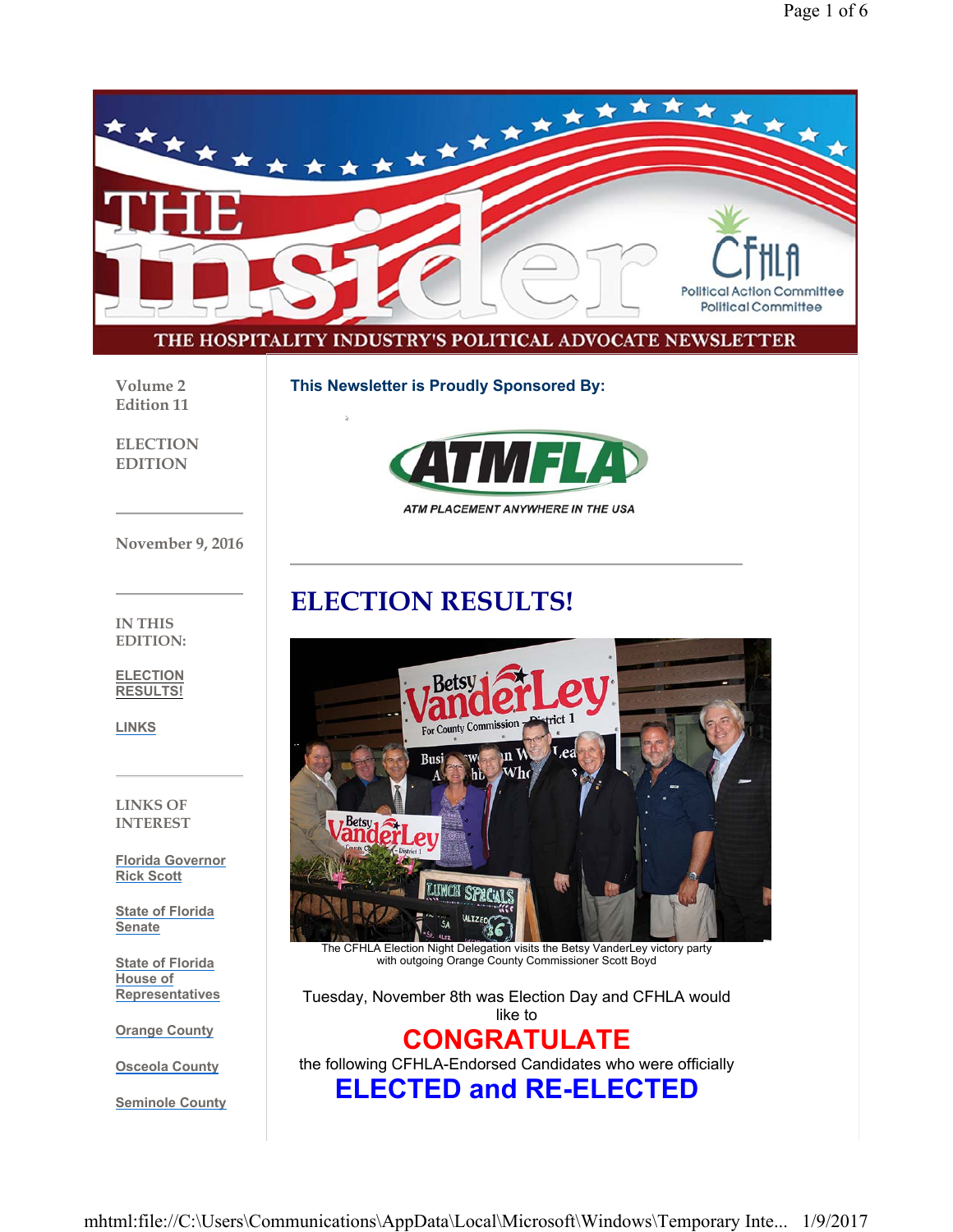**City of Orlando**

**City of Kissimmee**

**City of Sanford**

Tuesday Night to the following offices:

#### **FL HOUSE, DISTRICT 28**

**JASON BRODEUR** (R - Incumbent)

**FL HOUSE, DISTRICT 29**

**SCOTT PLAKON** (R - Incumbent)

**FL HOUSE, DISTRICT 30**

**BOB CORTES** (R - Incumbent)

**FL HOUSE, DISTRICT 31**

**JENNIFER SULLIVAN** (R - Incumbent)

**FL HOUSE, DISTRICT 39**

**NEIL COMBEE** (R - Incumbent)

**FL HOUSE, DISTRICT 42**

**MIKE LA ROSA** (R - Incumbent)

**FL HOUSE, DISTRICT 47**

**MIKE MILLER** (R - Incumbent)

**FL HOUSE, DISTRICT 48**

**AMY MERCADO** (D)

**FL HOUSE, DISTRICT 49**

**CARLOS SMITH** (D)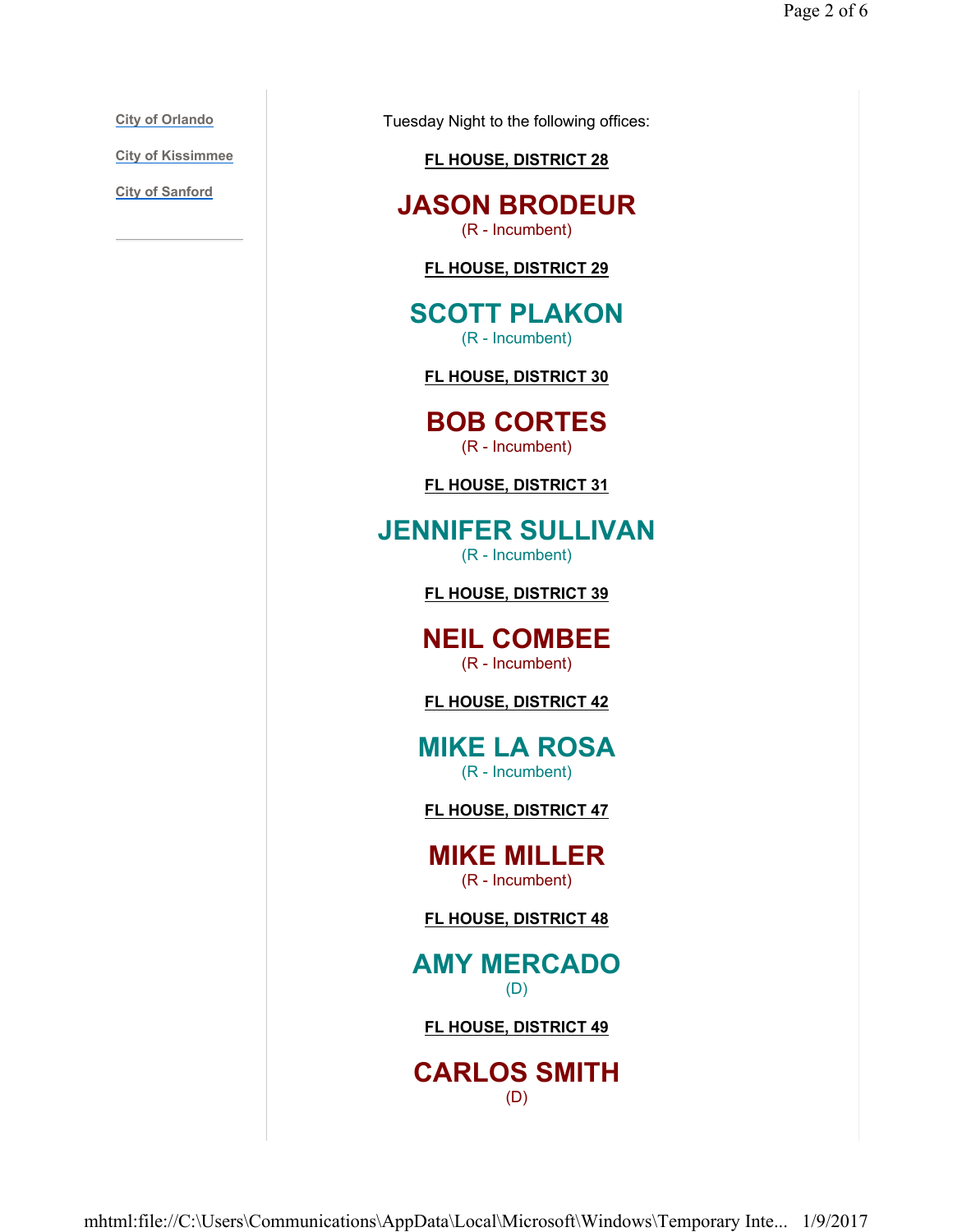**FL HOUSE, DISTRICT 50**

**RENE PLASENCIA** (R)

**STATE SENATE, DISTRICT 11**

#### **RANDOLPH BRACY** (D)

**STATE SENATE, DISTRICT 15**

**VIC TORRES, JR.** (D)

**ORANGE COUNTY COMMISSION, DISTRICT 1**

### **BETSY VANDERLEY**

**ORANGE COUNTY SCHOOL BOARD, DISTRICT 7**

**CHRISTINE MOORE** (Incumbent)

**ORANGE COUNTY SHERIFF**

**JERRY DEMINGS** (Incumbent)

**OSCEOLA COUNTY COMMISSION, DISTRICT 1**

**PEGGY CHOUDHRY** (D)

**OSCEOLA COUNTY COMMISSION, DISTRICT 3**

#### **BRANDON ARRINGTON** (D-Incumbent)

**OSCEOLA COUNTY COMMISSION, DISTRICT 5**

**FRED HAWKINS, JR.** (R-Incumbent)

**OSCEOLA COUNTY PROPERTY APPRAISER**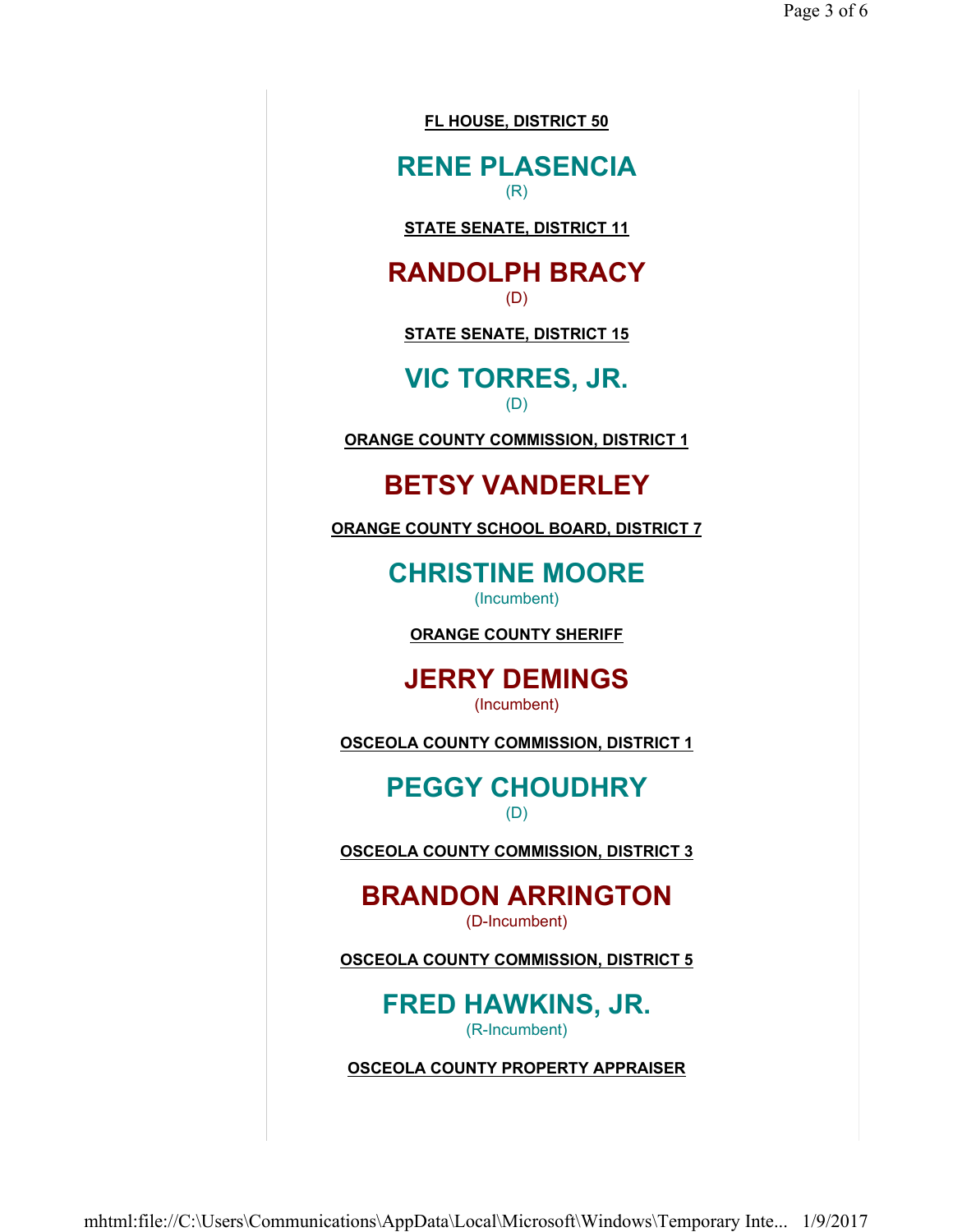

(D-Incumbent)

**SEMINOLE COUNTY COMMISSION, DISTRICT 1**

**BOB DALLARI** (R-Incumbent)

**SEMINOLE COUNTY COMMISSION, DISTRICT 5**

**BRENDA CAREY** (R-Incumbent)



CFHLA Delegation congratulates State Representative Mike Miller on his re-election to the State House

On behalf of CFHLA PAC/PC Board Chairman **Jay Leonard** of the Wyndham Lake Buena Vista Resort at Disney Springs, CFHLA "salutes" the following Members for representing the Association at the victory parties of CFHLA-Endorsed Candidates on Tuesday Night:

> **Ross Burke** Blue Heron Beach Resort

**Alan Fickett** Global Sourcing International, LLC

**Dan Kline** Magical Memories® Villas

**Jay Leonard** Wyndham Lake Buena Vista Resort at Disney Springs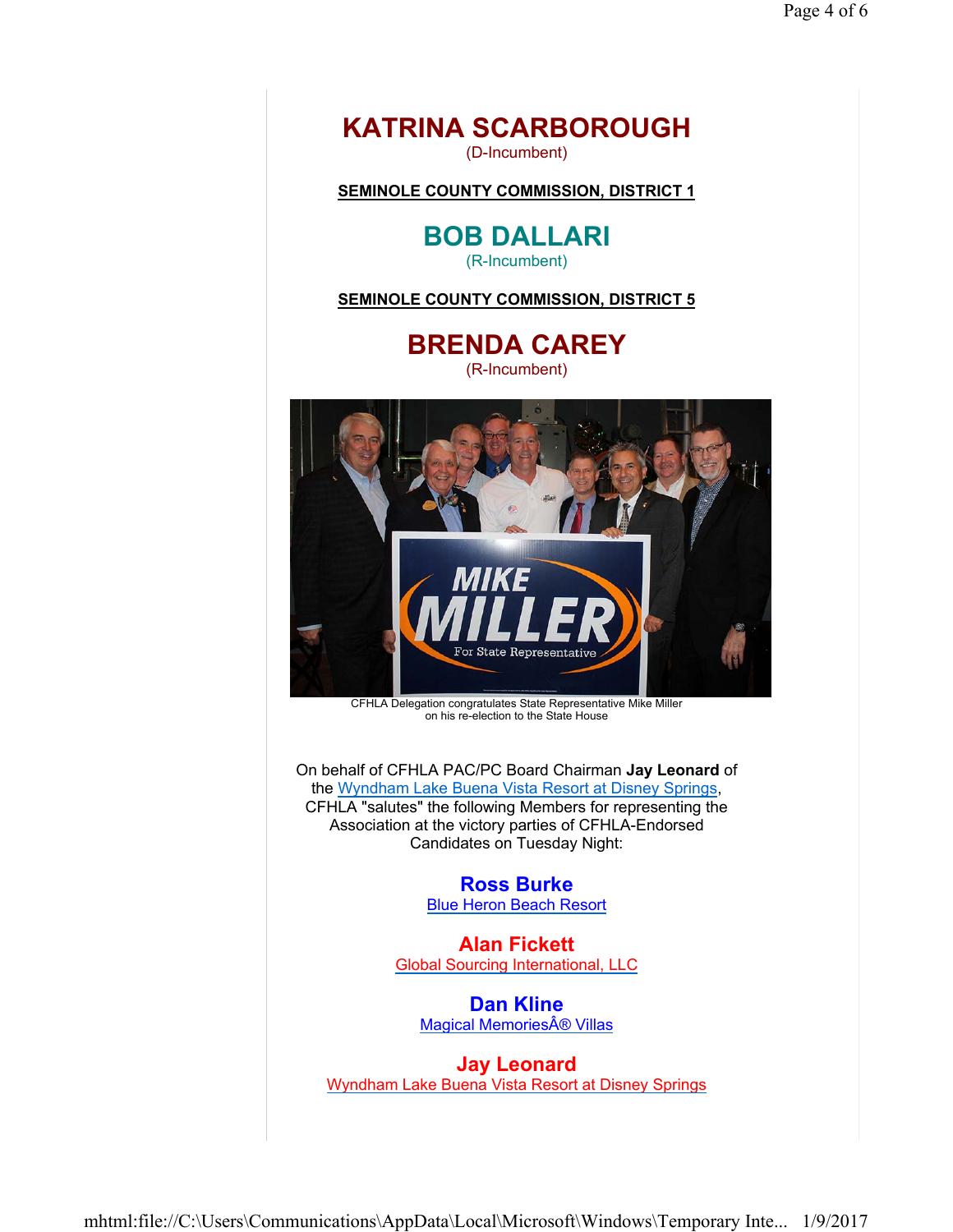**Joe Mahoney HospitalityStaff®** 

**Chuck Simikian** Paramount Hospitality Group

**Jeff Swirsky** Holiday Inn Resort Lake Buena Vista

**Keith Wolling** B Resort & Spa Lake Buena Vista



Sheriff Jerry Demings celebrates his re-election with the CFHLA Delegation

The CFHLA-PAC extends a **THANK YOU** to **E.J. Gregg** and the

## **Brio Tuscan Grille**

at the Mall at Millenia staff for ONCE AGAIN hosting the CFHLA-PAC Attendees for a small gathering prior to visiting the Election Night Parties.

# **LINKS**

**Below please find news articles, relating to the political interests of the Hospitality Industry:**

**Mike Miller Wins Reelection in Florida District 47 Contest**